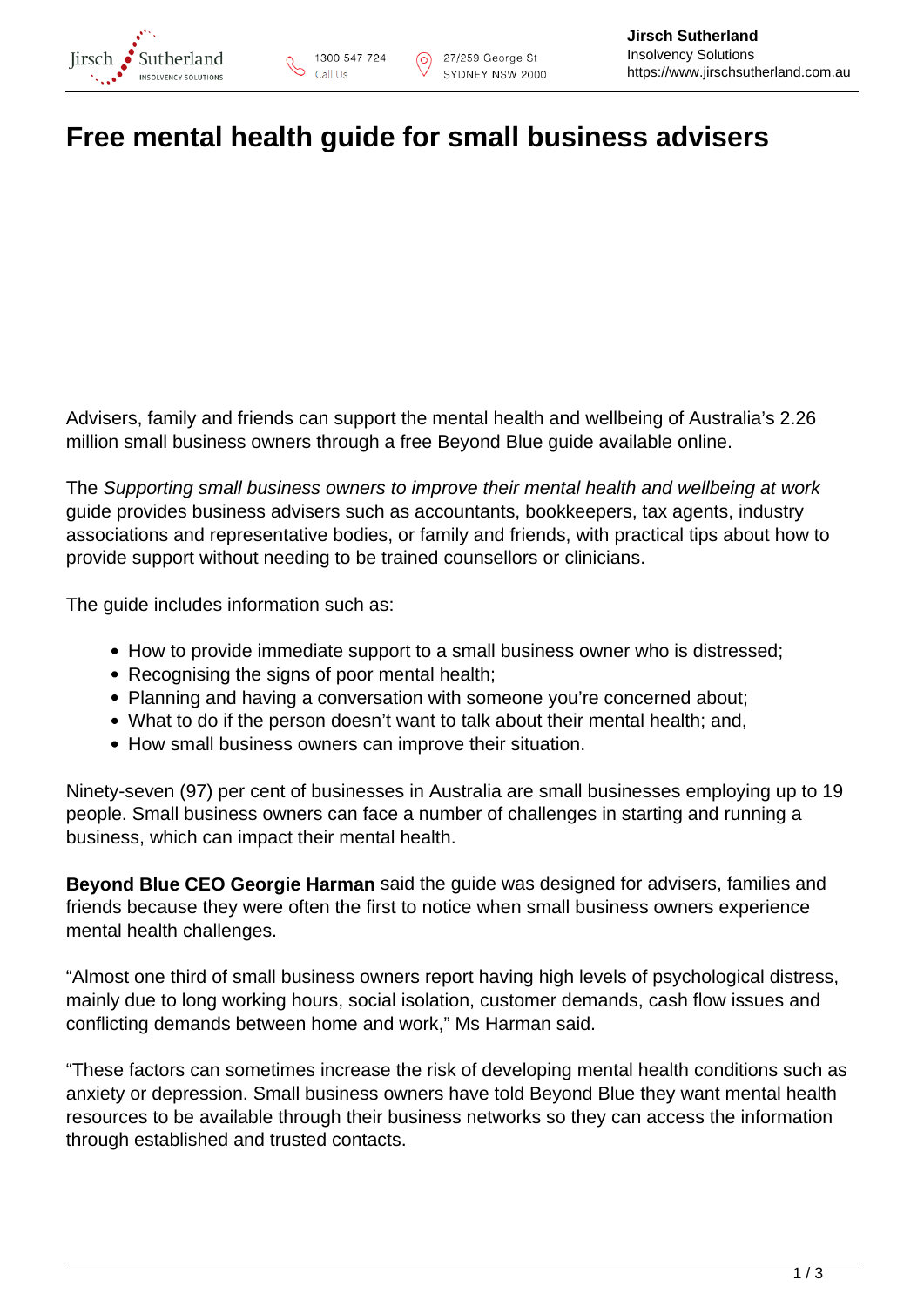

"The guide allows advisers, who often see first-hand how stress can affect small business owners, to play an important support role that goes beyond advice on accounts and assets. It can also help the loved ones of small business owners to provide support when work is getting on top of them."

**Spinn Business Solutions founder Tim Hoopmann** said the guide simplified mental health literacy for small business advisers.

"This resource gives small business advisers and owners a great place to start," Mr Hoopmann said.

"The guide's ease of navigation makes it a very powerful tool that not only supports mental health, but it will also help their client's business."

**Institute of Certified Bookkeepers Australia CEO Amanda Linton** said the guide will allow small business advisers to be proactive in helping clients take control of their mental health.

"It means advisers can have a balanced conversation and realise while they can't fix everything, they can be part of the solution by pointing their clients in the right direction," Ms Linton said.

"The guide empowers business advisers to give someone else the tools to develop a support network, which is something I never had access to when I was running my own business."

The guide also provides links to resources such as personal and workplace wellbeing plans, actions that small business owners can take themselves, and tips on how small business advisers can look after their own mental health.

It is available for download at [bb.org.au/supportingsmallbusiness](https://www.headsup.org.au/healthy-workplaces/for-small-businesses/supporting-small-businesses/?utm_source=industry&utm_medium=print&utm_campaign=supportingsmallbusiness_sep19&utm_demo=all&utm_targeting=null&utm_format=poster&utm_creative=null&utm_objective=reach&utm_id=supportingsmallbusiness0004)

The guide complements Everymind's **Ahead for Business** website and app for small business owners.

Mental health professionals are available at the Beyond Blue Support Service via phone 24/7 on 1300 22 4636 or via [www.beyondblue.org.au/get-support](http://www.beyondblue.org.au/get-support) for online chat (3PM – 12AM AEST or email responses within 24 hours).

Contact: Beyond Blue Sandro Olivo 0488 500 487 sandro.olivo@beyondblue.org.au

Beyond Blue